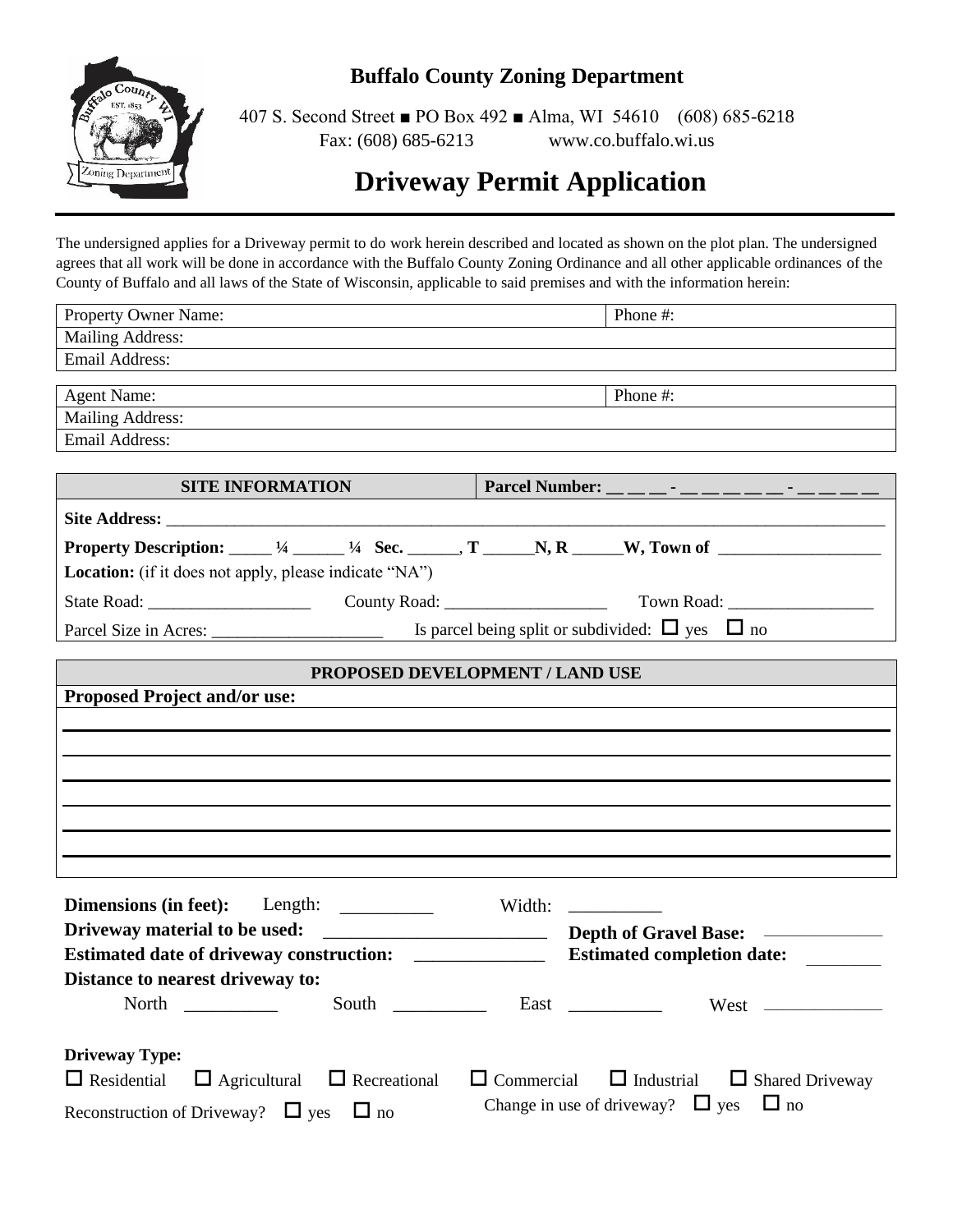|                                                                                                   | Section Town of                                                                                               |  |  |
|---------------------------------------------------------------------------------------------------|---------------------------------------------------------------------------------------------------------------|--|--|
| <b>SITE PLAN</b>                                                                                  |                                                                                                               |  |  |
|                                                                                                   | Sketch below the location of the proposed driveway in relation to lot lines and nearby driveways on the road. |  |  |
| $\Box$ Roads Including Driveways $\Box$ All Existing and Proposed New Structures $\Box$ Easements |                                                                                                               |  |  |
| $\Box$ Distances from Property Lines and Road Centerline $\Box$ Septic Tank and Drainfield        |                                                                                                               |  |  |
| $\Box$ Well Location $\Box$ Water Features and Potential Wetlands                                 |                                                                                                               |  |  |

# **DRIVEWAY LOCATION MUST BE STAKED OUT FOR FIELD EVALUATION**

## **EROSION CONTROL AND STORMWATER MANAGEMENT**

Sediment and erosion control and stormwater management are an important aspect of all land disturbing activities. Additional review and permitting may be required if your site is within 300 feet of a stream or if your site is on steep slopes of 12% or greater. If your development activity will disturb one acre of land or more you are required to apply for a Conditional Use Permit and a Wisconsin Pollution Discharge Elimination System (WPDES) permit from the Wisconsin Department of Natural Resources.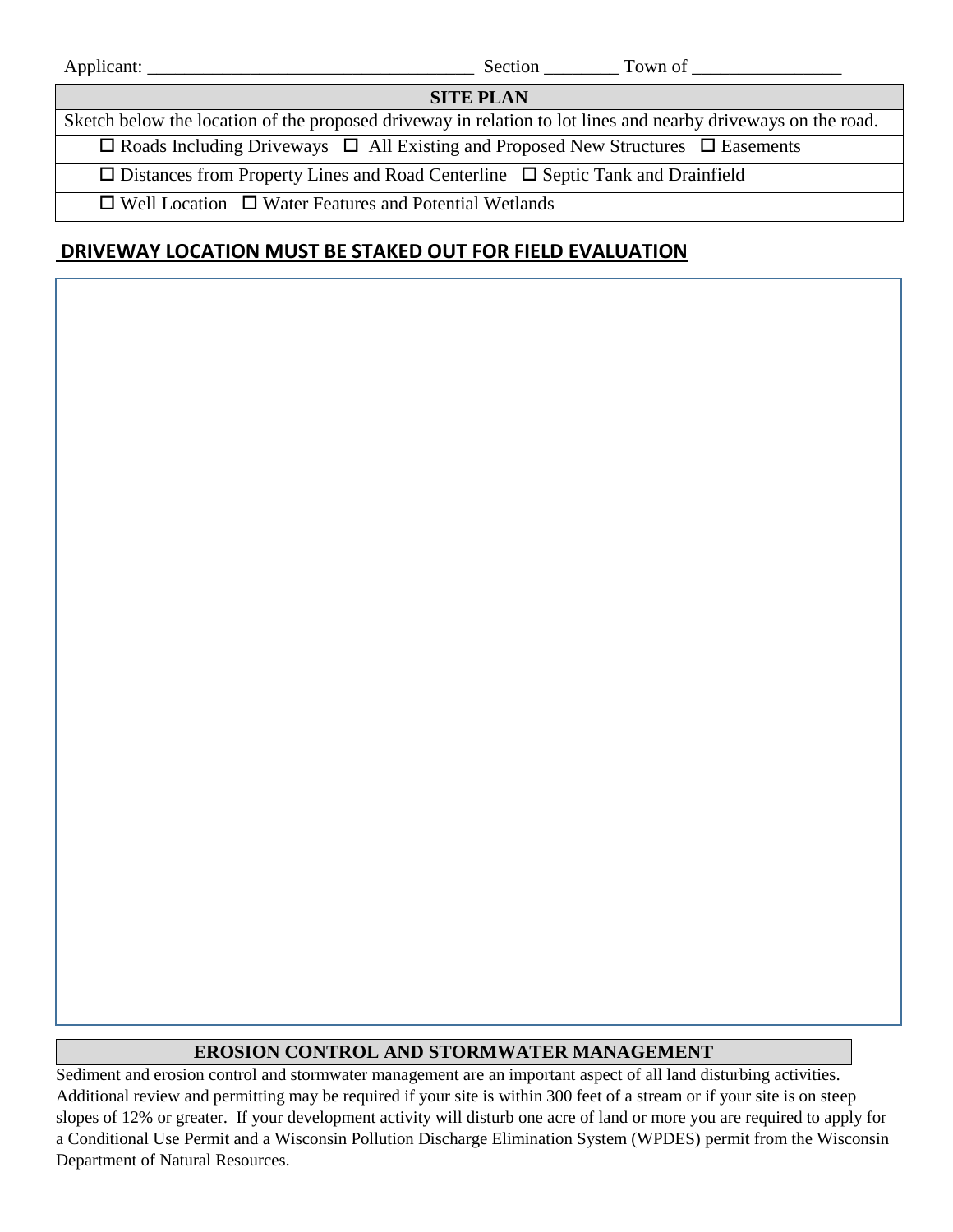### **WETLAND NOTICE**

You are responsible for complying with state and federal laws concerning construction near or on wetlands, lakes and streams. Wetlands that are not associated with open water can be difficult to identify. Failure to comply may result in removal or modification of construction that violates the law or other penalties or costs. For more information, visit the Department of Natural Resources Wetlands Identification Web Page or contact a Department of Natural Resources Service Center.

#### **APPLICANT SIGNATURE**

I certify by my signature that all information presented herein is true to the best of my knowledge. I understand that I am subject to all applicable codes, statutes and ordinances of Buffalo County and the State of Wisconsin. Providing incorrect information may cause a delay in permit processing or denial. I give permission for the staff of the Buffalo County Zoning Department to enter upon my property for the purpose of verifying that the standards and requirements of the Zoning Ordinance are met.

If you have any questions, please contact the Buffalo County Highway Department at 608-685-6226 or the Zoning Department at 608-685-6218.

| Owner<br><b>Agent Signature</b><br>Date :<br>___ |
|--------------------------------------------------|
|--------------------------------------------------|

**FEES: \$130** New Driveway

Make checks payable to: **Buffalo County Treasurer** Return Completed application to: **Buffalo County Zoning Department, P.O. Box 492, Alma, WI 54610**

**NOTICE:** An after-the-fact fee of five times the applicable permit fee shall be charged if work is started before a permit is issued. Permit application fees are non-refundable.

| HIGHWAY AND ZONING DEPARTMENT USE ONLY      |  |                    |                            |            |                 |                         |
|---------------------------------------------|--|--------------------|----------------------------|------------|-----------------|-------------------------|
| Date Application Accepted:                  |  |                    |                            |            | Permit Issue #: |                         |
| Accepted By:                                |  |                    |                            | Receipt #: |                 |                         |
|                                             |  |                    |                            |            |                 |                         |
| <b>APPLICABLE FEES</b>                      |  |                    |                            |            |                 |                         |
| Driveway Permit Application:                |  |                    |                            |            |                 |                         |
|                                             |  |                    |                            |            |                 |                         |
| <b>Total Fees:</b>                          |  |                    |                            |            |                 |                         |
| Check #:<br>Cash $\square$<br><sub>or</sub> |  |                    |                            |            |                 |                         |
|                                             |  |                    |                            |            |                 |                         |
| Shoreland:<br>yes $\Box$ no $\Box$          |  | Wetlands:          | yes $\Box$<br>no $\square$ |            | Floodplain:     | yes $\Box$<br>no $\Box$ |
|                                             |  |                    |                            |            |                 |                         |
| Zoning District:                            |  | Variance Required: | $\Box$ yes $\Box$ no       |            | Permitted Use:  | $\Box$ yes $\Box$ no    |